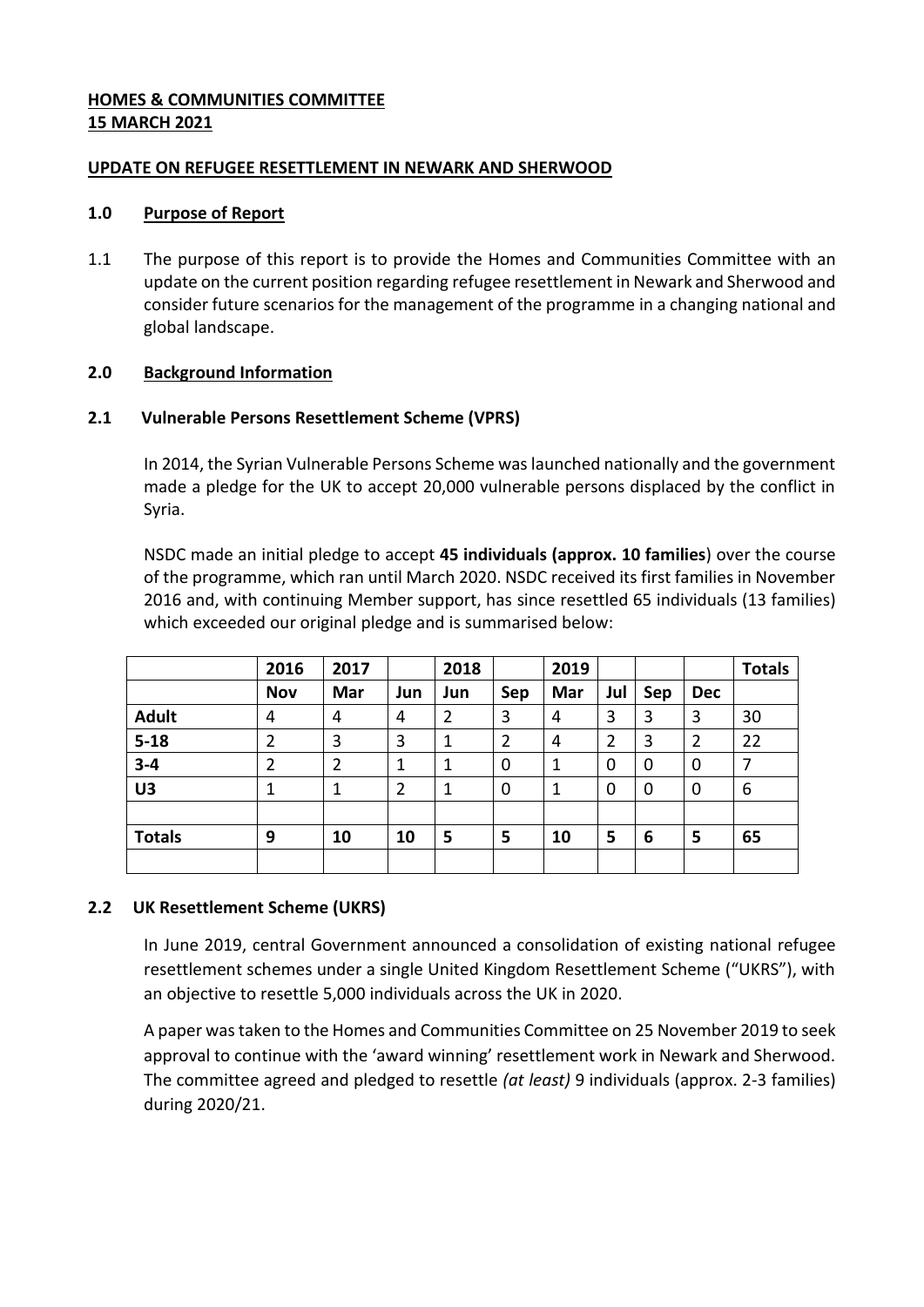Unfortunately, due to risks and mitigations arising from the COVID-19 pandemic, international arrivals under the UKRS were suspended in March 2020 and have not yet resumed. However, the Home Office has recently agreed to the resumption of arrivals but this will merely be to complete the original pledge of welcoming 20,000 individuals in the period 2015 -2020 under the legacy VPR Scheme. It is anticipated that the final few hundred individuals will commence their departure process from host countries in early 2021. Newark and Sherwood, having exceeded its initial pledge, have not been asked to assist in meeting the national shortfall to complete the scheme.

At present, the Home Office have given a verbal commitment to a new scheme but details are yet to be shared with local authorities. The only certainty is that it will not be the planned UKRS scheme which was announced in 2019, and will be low key with regard to publicity.

NSDC had already secured two properties in Newark in preparation for the successor UKRS scheme, and were working towards accepting two family arrivals in June 2020. However, due to COVID-19 and on advice from the Home Office and East Midlands Councils, the Council surrendered these void properties and now await future communication on any resumption of refugee resettlement.

With this pause in refugee arrivals, we continue to focus on our partnership work to support our existing resettled families; moving them towards integration and independence.

# **2.3 N&S Resettlement Partnership**

The Newark and Sherwood Resettlement Partnership model has been recognised across the East Midlands and nationally as being exceptional in its creativity, successful integration and empowerment of the local community to welcome and support the families. This was further acknowledged by receiving the 'Highly Commended' prize in the Transforming Lives category at the Municipal Journal Awards in 2019.

The partnership continues to go from strength to strength. Key partners are Nottingham and Nottinghamshire Refugee Forum, Framework Housing Association (Opportunity and Change), Home-Start Newark, Support for Syrian Refugees and Support Refugees in Southwell. The trajectory of progress for each family has been truly astonishing as they follow a well-supported programme towards work and independence.

Council staff resource has been made available by drawing down funds from the Home Office tariff to support the families in all areas including wellbeing, access to employment and skills, community development of local charities and general integration activity.

# **2.4 Funding and Nottinghamshire Partnership Delivery Model**

VPRS funding is allocated per capita and each individual participates across a five year grantfunded programme, intended to be cost-neutral for Local Authorities in the first year. Families are funded on a tariff basis of £8,520 per individual in the first year (with schoolaged children attracting additional funding contributions for education costs). The funding profile tapers across Years 2-5, with families in their final year funded at only £1,000 per individual.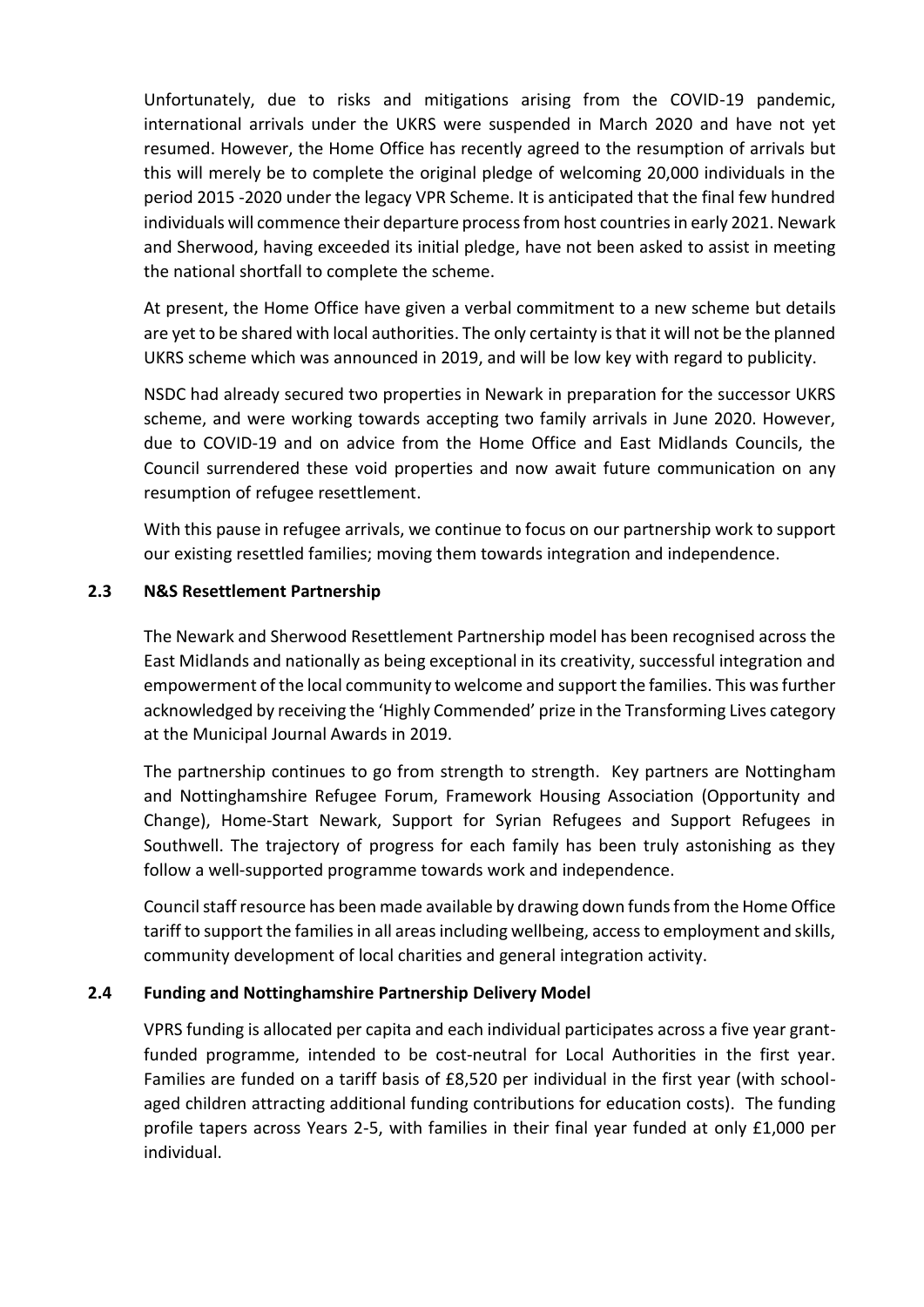Our partnership model with Nottingham City Council (NCC) is delivered under a Memorandum of Understanding (MoU). SLT and Members agreed the MoU which places NCC as the accountable body for managing funds from the Home Office in accordance with their Contract and Procedure rules and Data Protection Policy (for which they take an 8 % management fee). The Nottinghamshire Partnership includes Gedling, Rushcliffe, Broxtowe and Bassetlaw and casework is commissioned as a grant-aid service level agreement between NCC and Nottingham and Nottinghamshire Refugee Forum, which is monitored against a robust framework of outcomes. NCC has recently negotiated a reduced fee with NNRF running to the end of financial year 20/21, taking into account COVID-19 impacts and the current suspension in arrivals.

|               | 2016/17  | 2017/18  | 2018/19  | 2019/20  | 2020/21 | 2021/22 | 2022/23 | 2023/24 | <b>Total VPR</b> |
|---------------|----------|----------|----------|----------|---------|---------|---------|---------|------------------|
|               |          |          |          |          |         |         |         |         | income           |
| <b>Nov 16</b> | £184,680 |          |          |          |         |         |         |         |                  |
| arrivals      |          |          |          |          |         |         |         |         |                  |
| Mar 17        |          | £205,200 |          |          |         |         |         |         |                  |
| arrivals      |          |          |          |          |         |         |         |         |                  |
| Jun 17        |          | £205,200 |          |          |         |         |         |         |                  |
| arrivals      |          |          |          |          |         |         |         |         |                  |
| <b>Jun 18</b> |          |          | £102,600 |          |         |         |         |         |                  |
| arrivals      |          |          |          |          |         |         |         |         |                  |
| Sep 18        |          |          | £102,600 |          |         |         |         |         |                  |
| arrivals      |          |          |          |          |         |         |         |         |                  |
| Mar 19        |          |          |          | £205,200 |         |         |         |         |                  |
| arrivals      |          |          |          |          |         |         |         |         |                  |
| <b>Jul 19</b> |          |          | £102,600 |          |         |         |         |         |                  |
| arrivals      |          |          |          |          |         |         |         |         |                  |
| Sep 19        |          |          |          | £123,120 |         |         |         |         |                  |
| arrivals      |          |          |          |          |         |         |         |         |                  |
| <b>Dec 19</b> |          |          |          | £102,600 |         |         |         |         |                  |
| arrivals      |          |          |          |          |         |         |         |         |                  |
|               |          |          |          |          |         |         |         |         | £1,333,800       |
|               |          |          |          |          |         |         |         |         |                  |

# **Funding income for NSDC to date from VPRS Tariff (managed by NCC)**

#### Costs for the VPRS programme

The main costs under this programme are:

- Nottingham City Council management of contracts and budget.
- Nottingham and Nottinghamshire Refugee Forum caseworker contract
- NSDC coordination of the local partnership
- Provision of ESOL (English for Speakers of Other Language) tuition
- Employment support
- Accommodation provision and furnishing
- Integration activities

Clearly, the suspension of resettlement arrivals impacts upon anticipated income profiling across the partnership, creating resource implications for current levels of service provision. However, given funding is spread across five years of participation, there remains a period of resilience within budgets for the immediate/short term future based on the current number of families resettled.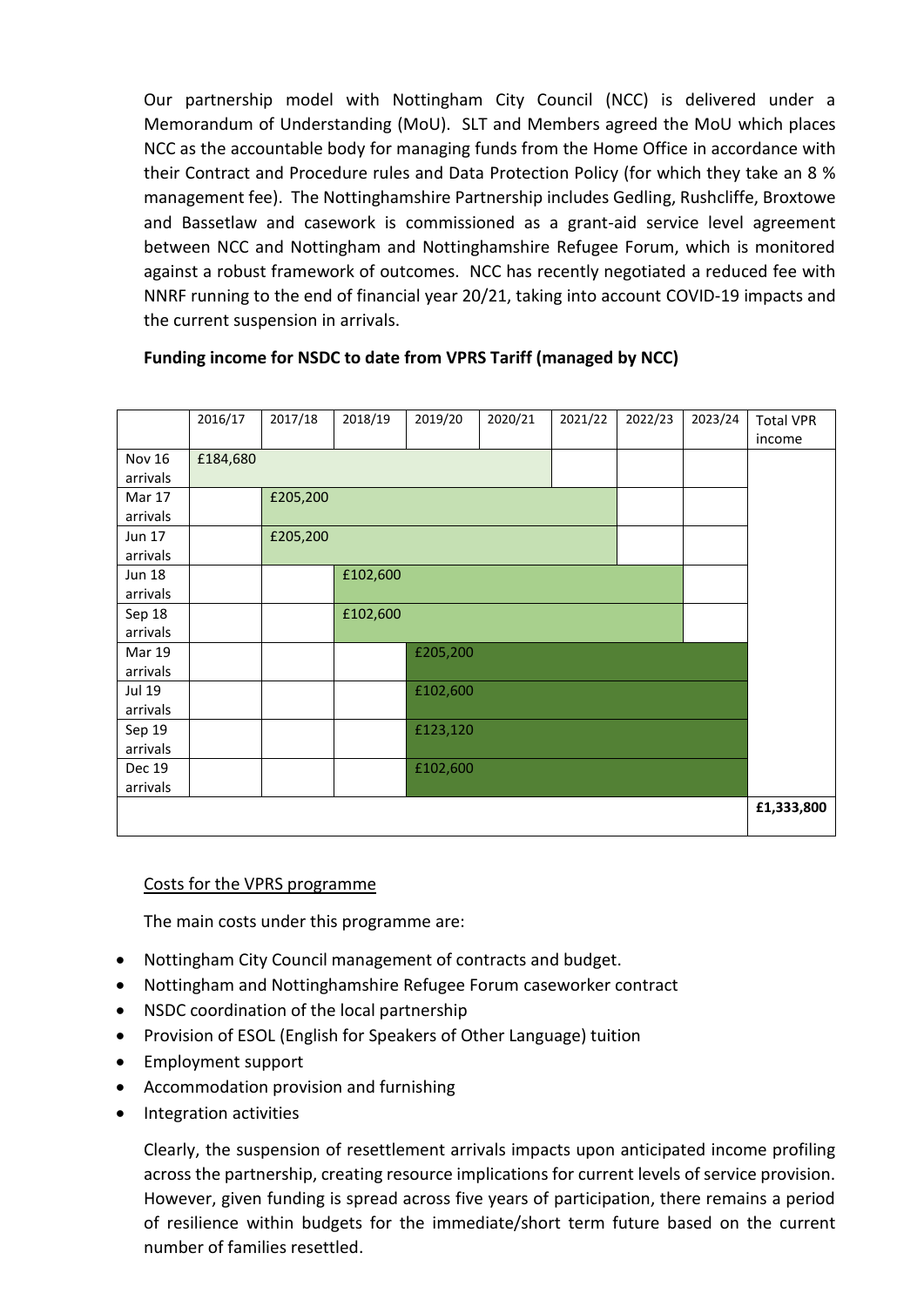However, in light of the suspension on future arrivals, NSDC are in discussions with NCC and wider Nott's partners to consider future resourcing contingencies on the basis of the tapering of income as highlighted below. NCC have provided the figures below as anticipated income for NSDC from the Home Office to the end of the financial year 2024/25.

| $20 - 21$ | $21 - 22$ | $22 - 23$ | 24-25    |
|-----------|-----------|-----------|----------|
| £268,566  | £148,200  | £69,800   | £26,000  |
|           |           |           | £512,566 |

# **3.0 Proposals**

## **3.1 Scenario Planning**

Looking ahead, there are three potential scenarios which will frame resource planning for this activity:

# **Scenario A – Arrivals resume within FY21/22.**

In this scenario, funding profiles and operational planning will inevitably be impacted upon by a reduction in income due to the current suspension of refugee arrivals. However, there is sufficient resilience within existing budgets to maintain existing service levels, skills, and resource continuity across the partnership.

Likewise, there may be operational impacts around scaling up and restarting of services, but presuming that existing skills and experience are retained, risks in this scenario remain minimal.

#### **Scenario B – Arrivals remain suspended into FY21/22, but are still intended to resume.**

Under this contingency, it is highly probable that services may require restructuring if an operational restart date remains unclarified in the medium/long term. Careful consideration will be required regarding legacy funding profiles and resourcing implications, to account for a sharp tapering of budget moving into FY22/23. Loss of key programme management skills and experience (required to efficiently restart operations) vs sustainability of budget becomes a principal risk factor across the partnership.

However, it should also be considered that with new arrivals suspended, the intensive initial family support needs are negated, allowing potential savings around third-party casework provision and local authority resource (both NCC and NSDC).

Unless further clarity emerges around resumption of arrivals, the closer the approach of end FY21/22, the more likely it is that planning for severe service reduction will be required.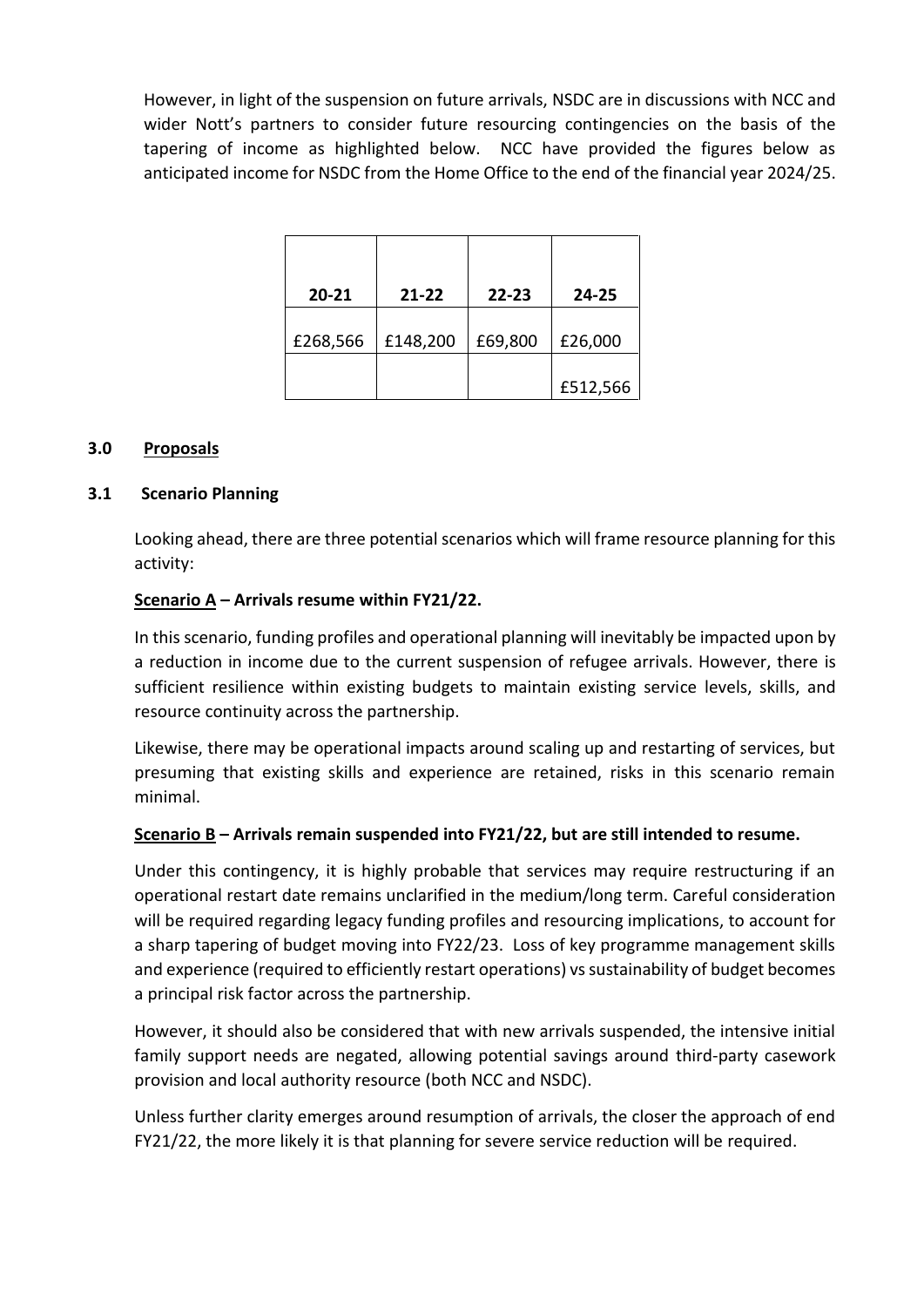# **Scenario C – Arrivals remain suspended beyond FY21/22, and into FY22/23.**

In the absence of absolute clarity from the Home Office around planning for resumption of arrivals, it may be necessary to begin to scale-back or completely wind-up resettlement operations to remain within the existing funding envelope and disband the partnership.

Risk factors remain similar to previous scenarios, however loss of programme management skills, particularly at NCC, and support capacity due to reduction in service provision is considered highly probable under this scenario.

# **3.2 Mainstreaming Resettlement into Health and Community Engagement at NSDC**

In order to mitigate some of the risks posed above, it was agreed with the Director – Housing, Health and Wellbeing, that resettlement activity should be managed within the Health and Community Engagement Business Unit and this is now co-ordinated and delivered by the 4 x Community Relations Officers, supported by the Senior Officer and Health Improvement and Community Relations Manager. This will ensure sustainable and appropriate support remains in place locally for our families, for the N&S Resettlement Partnership and local charity groups; Support for Syrian Refugees and Support Refugees in Southwell.

In addition, the officer responsible for the coordination of the resettlement scheme to date (Maria Brambles) was the successful candidate in the Community Relations Officer recruitment process on Friday 4 December, and is now in post in the Health and Community Engagement Business Unit.

# **4.0 Equalities Implications**

4.1 The recommendation helps to support vulnerable people with a 'protected characteristic' under the Equalities Act 2010 and therefore has a positive impact on equality and diversity.

# **5.0 Digital Implications**

- 5.1 The resettlement programme uses multiple digital solutions in the performance of its operations and contact has been maintained with this vulnerable group throughout the pandemic by using various digital platforms. A recent bid for 'Home Office Exceptional Funding' was successful in accessing additional funds to provide digital skills training for all of the refugee adults in Newark and Sherwood and this is being delivered by our ESOL education partner, Enable.
- 5.2 In addition, the programme coordinator will continue to work closely with the Council's ICT team to develop further digital solutions as deemed appropriate to ensure that the resettled families and the programme partners are digitally assisted and enabled in self-serve as far as is reasonably practicable in order to meet the Council's Digital Agenda and Local Digital Declaration.

# **6.0 Financial Implications - FIN20-21/8275**

6.1 There are no direct additional financial implications to NSDC as a result of this update report. All the details of the funding are contained within the body of the report. Any changes to this will be reported to the Committee should they arise.